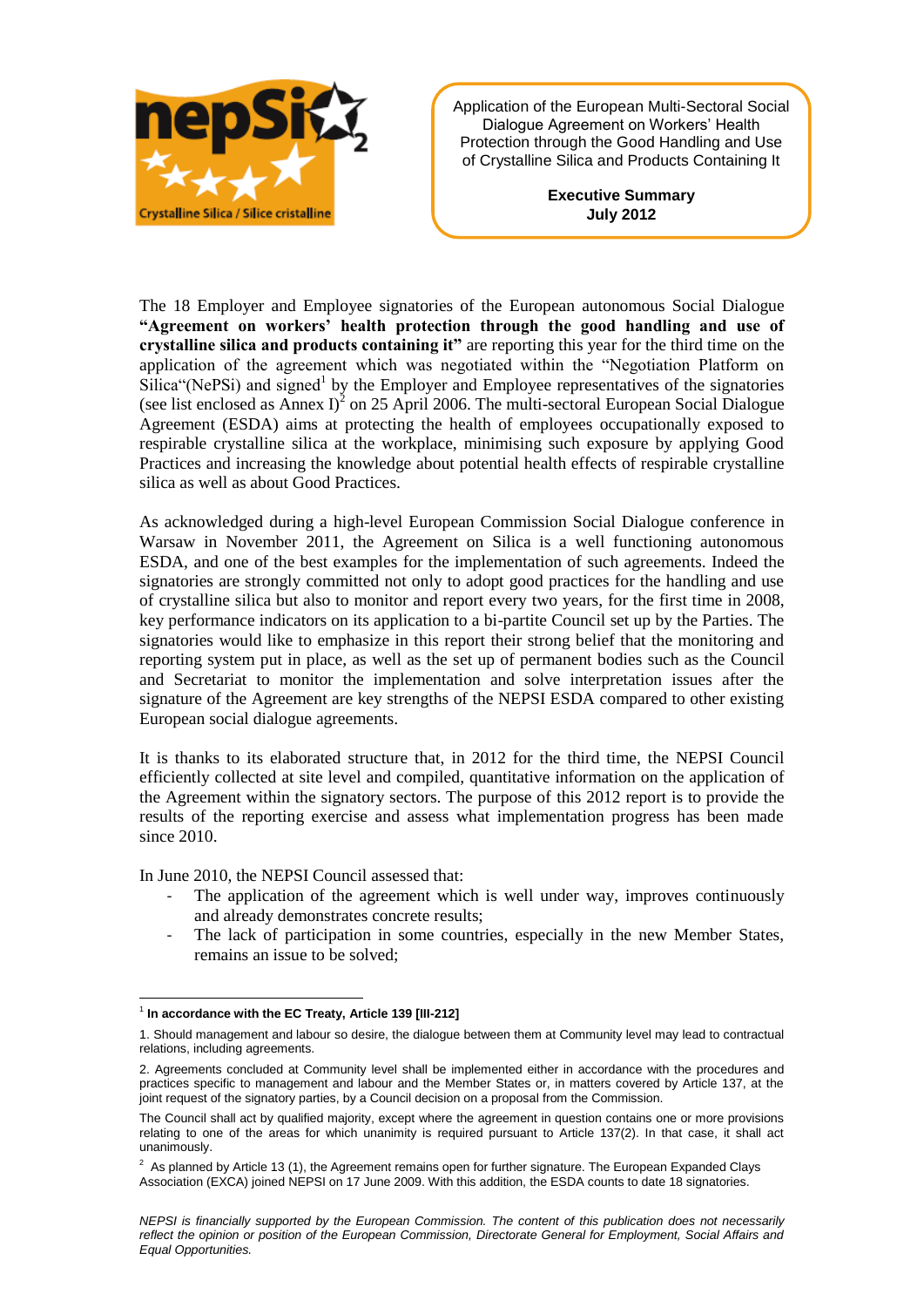- Continuous efforts should be made to improve the training and information of the Employees potentially exposed to RCS on the General Principle and the task sheets. It should be investigated why the training on specific task sheets presents lower results than the training on the general principle;
- More information on R&D projects made in the area of exposure to RCS should be included in the next Summary Report, especially R&D progresses on process substitution, if relevant;

Like in 2010, the 2012 reporting was carried out in a period still economically very difficult for some sectors. The Signatories however very positively acknowledge the steady increasing involvement and commitment. The targets for improvement detailed above have all been fulfilled (see chapter 5).

According to its article 12 (1), the agreement is automatically renewed for a consecutive twoyear term, until 2014. The Agreement remains open for signature at any time by other industry sectors.

The signatories wish to call for a renewed EU funding and support to make this agreement a long term success.

All Executive Summaries on the implementation of the agreement are publicly available<sup>3</sup>.

## **1. Promotion of the SDA**

## *At national level*

Five workshops have been organised with the help of the European and national sector associations to promote the ESDA at national level and increase participation in the reporting of implemented good practices.

- The first workshop was multisectoral and took place on 7 April 2011 in Sofia, Bulgaria. It was organised thanks to the cooperation of the Bulgarian Chamber of Mining and Geology (BMGK) and the Bulgarian Association of Producers of Inert Materials (BAPIM). With speaker representatives from the NEPSI Secretariat, IMA-Europe, Euromines and UEPG, it gathered 39 participants from the metallic and non-metallic mineral, aggregates, coal, cement, ornamental stones and ceramics sectors representing associations, ministries and health organizations.
- The second multisectoral workshop took place on 22 September 2011 in Prague, Czech Republic. It was organised thanks to the cooperation of the Czech Mining Association (Těžební unie ČR), the Czech Foundry Association (Svaz sléváren ČR) and the European Mining Association (Euromines). With speaker representatives from Euromines and CAEF, it gathered 43 participants representing 29 companies, 5 national associations of the mining, glass, ceramics and foundry sectors, the Czech trade union for glass, ceramics, jewellery industry and porcelain), and a University.
- The third workshop which took place on 28 September 2011 in the context of a foundry fair in Kielce, Poland, was specific to the foundry, glass and ceramics sector. It was organised thanks to the cooperation of the Polish Chamber of Commerce for Foundry (OIG) and gathered 55 participants from the foundry, cement and sand minecrafts industries, as well as two guests from the Polish NEPSI Council.

 $\overline{a}$ 

<sup>&</sup>lt;sup>3</sup> [www.nepsi.eu](http://www.nepsi.eu/)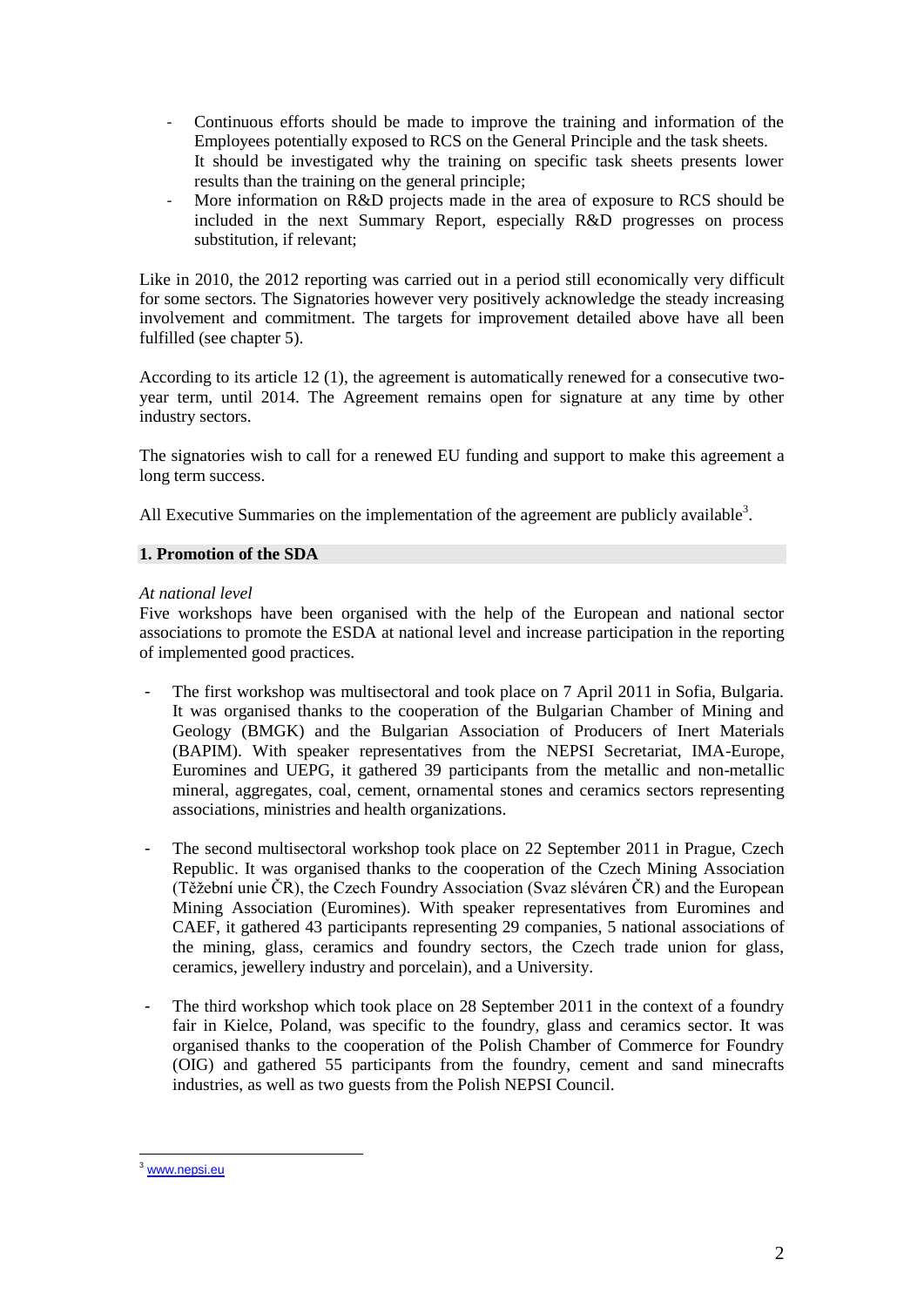- The fourth multisectoral workshop took place on 14 October 2011 in Bucharest, Romania. It was organised thanks to the cooperation of 8 national associations representing several signatory sectors (see full list on [http://www.nepsi.eu/home/news](http://www.nepsi.eu/home/news-events.aspx)[events.aspx\)](http://www.nepsi.eu/home/news-events.aspx). With a speaker representative from the NEPSI Secretariat, it gathered 66 participants of the cement, aggregates, glass, ceramics, metallurgy, mortar sectors, from the national associations and also from the national Institute of Public Health, the Public Health Direction, the National Research Institute for cement, lime and other minerals and the National Research Institute for mining safety.
- The fifth workshop was a multisectoral event organised on 18 October 2011 in Wroclaw, Poland, thanks to the cooperation of Euromines, of the Polish Employers organisation (Polska Miedz) and the Polish Cement association. With a speaker representative from Euromines, 52 participants attended the event, representing the regional and national authorities, research institutes, Polish trade unions from the metal, construction, wood and cement industry, trade associations and 26 companies.

With synergies from all social partners, these events have been very welcomed and were the first opportunity to discuss awareness-raising about respirable crystalline silica at national level in some countries. As preliminary analysis, they seem to have had a beneficial impact on the national participation to the reporting exercise in some sectors.

## *At European level*

The ESDA has been presented on behalf of NEPSI in two events organised by the European Commission, DG Employment. IMA-Europe gave a presentation to the other European and national social partners during an extraordinary European Liaison Forum on 19 May 2011 and jointly presented the ESDA with EMF at the European Commission Social Dialogue conference on 24th-25th November 2011 "Negotiation, consultation and autonomy of EU Social Partners-20 years of the Social Partners' Agreement".

The signatories received in June 2011 an official application to join NEPSI from the Employer representatives of the agglomerated stones sector  $(A.S.t.A<sup>4</sup>)$ . Due to the fact that their European Trade Union counterparts from the construction sector are not a party of this agreement, the application could not be accepted. Some contacts, initiated by the aggregate sector, have therefore been organised with the construction sector. IMA-Europe and EMF were invited on behalf of NEPSI to give a joint presentation on the ESDA at the European social partners of the Construction sector meeting held on 20 March 2012. The presentation, for the first time, of the results of the agreement to the construction sector was well received. Although the construction sector is not a signatory to this agreement, as a follow-up of this first step fruitful meeting, the NEPSI Signatories will keep the dialogue open with the construction sector. A.St.A has decided to voluntarily implement and promote the Agreement.

## Some NEPSI activities have been financed through European Commission (EC) Budget Heading 04.03.03.01 *Industrial Relations and Social Dialogue*.

In order to promote the Good Practice Guide annexed to the Agreement and thanks to the EC grant, since 2010 NEPSI has developed 13 task sheets of the Guide into 13 Picture Exposure Mix (PIMEX) Videos which compare the levels of exposure of a worker when performing a task according to the Guide's recommendations versus any other practice. Nine of the videos have been developed into 21 languages and have been included in a promotional NEPSI DVD with all relevant documents and a toolbox in all languages. The four remaining videos have been developed in English, German and French. All the videos are publicly available on [www.nepsi.eu.](http://www.nepsi.eu/)

<sup>&</sup>lt;sup>4</sup> A.St.A, the European Agglomerated Stones Association, see www.astaeurope.com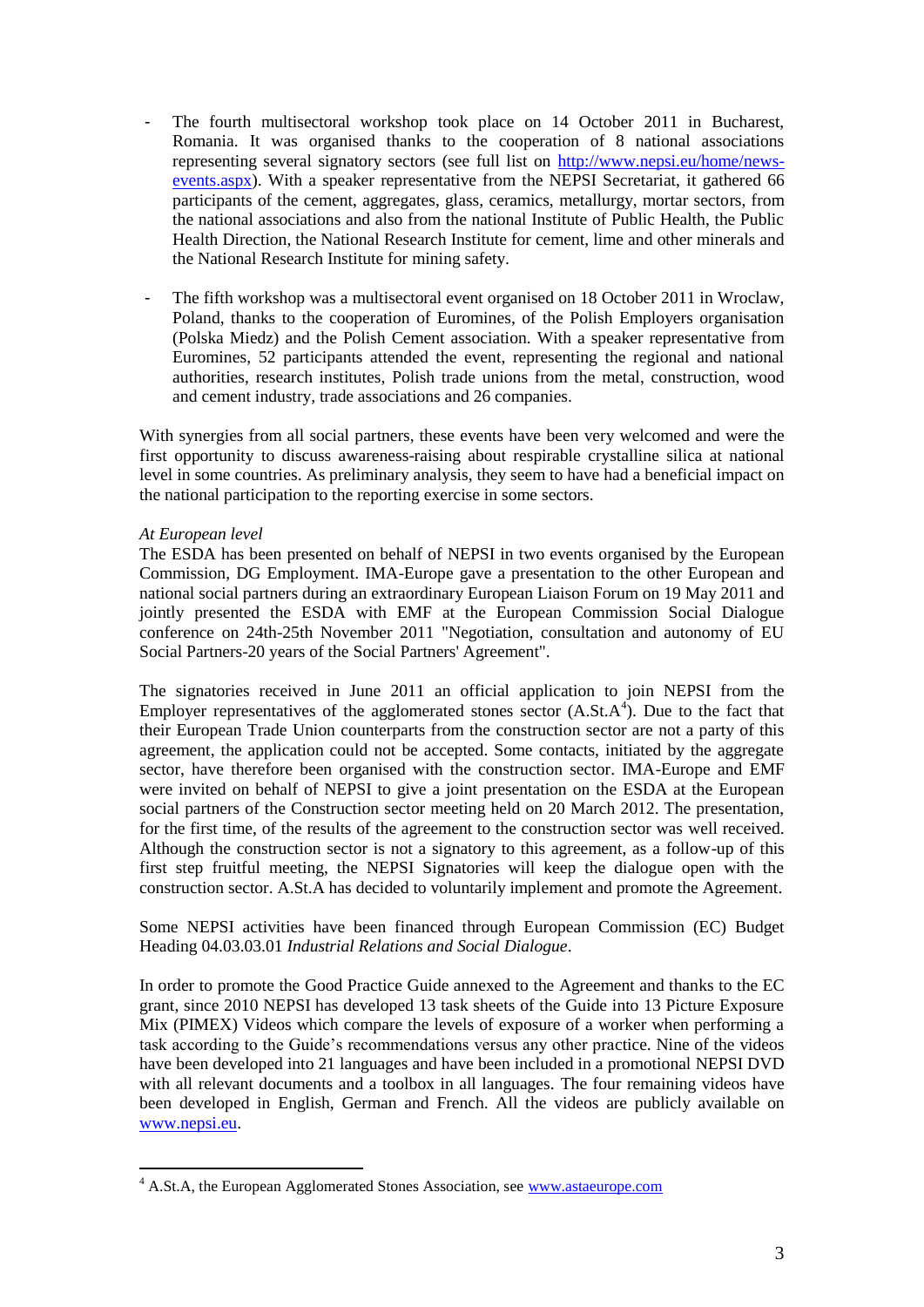Four new task sheets on power tools used in dry conditions have been included in the Good Practice Guide in 21 languages. One additional task sheet for power tools used in wet conditions has been adopted and will be included in the Guide.

It is worth mentioning **two national initiatives** which help promoting the Agreement:

The Norwegian industry branch have voluntarily translated and promoted to their members the NEPSI Good Practice Guide in Norwegian and have developed their own documents to help industry implementing the Good Practices in accordance with Norwegian regulations. For more information, see [www.norskindustri.no/miljoe-hms-veiledninger/forebygging-av](http://www.norskindustri.no/miljoe-hms-veiledninger/forebygging-av-helseplager-fra-arbeid-med-kvartsstoev-article3647-258.html)[helseplager-fra-arbeid-med-kvartsstoev-article3647-258.html](http://www.norskindustri.no/miljoe-hms-veiledninger/forebygging-av-helseplager-fra-arbeid-med-kvartsstoev-article3647-258.html)

In Germany, the INDINA project has been initiated since 2009 in cooperation with the Berufsgenossenschaft Metall and the employer Gienanth GmbH to create the best possible health and safety protection at the workplace for employers and employees. The activities named in the INDINA paper have, among others, a focus on the decrease of quartz fine particulates in line with the social dialogue agreement. This campaign has been evaluated positively by the employers and employees at Gienanth GmbH.

# **2. NEPSI Ad Hoc Working Group**

As decided by the NEPSI Council in June 2010, a NEPSI Ad Hoc Working Group has been set up in 2011 to discuss ways to demonstrate the effectiveness of the ESDA.

The participants acknowledged that the positive impact of the agreement signed in 2006 is difficult to demonstrate due to the fact that the health effects of exposure to RCS are observable over many years of exposure.

Upon their recommendation, the NEPSI Council concluded that a demonstration of concrete results could be made through the collection and advertisement of examples of companies implementing the recommended good practices at the workplace. It was also recommended to inquire about the possible involvement of European agencies, such as EU-OSHA, in helping finding out about evidence of the effectiveness of the Agreement. The NEPSI Council agreed to monitor publicly available data on occupational RCS exposure at national level, although data collected at national level should be cautiously analysed since they are often collected by national authorities in order to focus on problematic situations and do not reflect mean exposures and trends in the whole sector.

## **2. Organisation of reporting**

To facilitate the biennial collection and consolidation of data on the application of the Agreement (article 7 of the Agreement) and to ensure that the same instructions and guidance on reporting are provided to all, the reporting of data is done via a secure online system available in 22 EU languages. The online reporting tool has been upgraded in 2011 to simplify the process for companies which have a single site or multiple sites to report for. The guidance documents for system users were adapted accordingly and are available in 22 languages on [www.nepsi.eu.](http://www.nepsi.eu/)

The online reporting system has proved technically efficient as no data loss or crash occurred. In general, new users of the system found the reporting quite straightforward, while former users had some trouble understanding the new features.

It is noted that there were less interpretation issues in 2012 related to the indicators on risk assessment, exposure monitoring, and training, as well as measures provided or implemented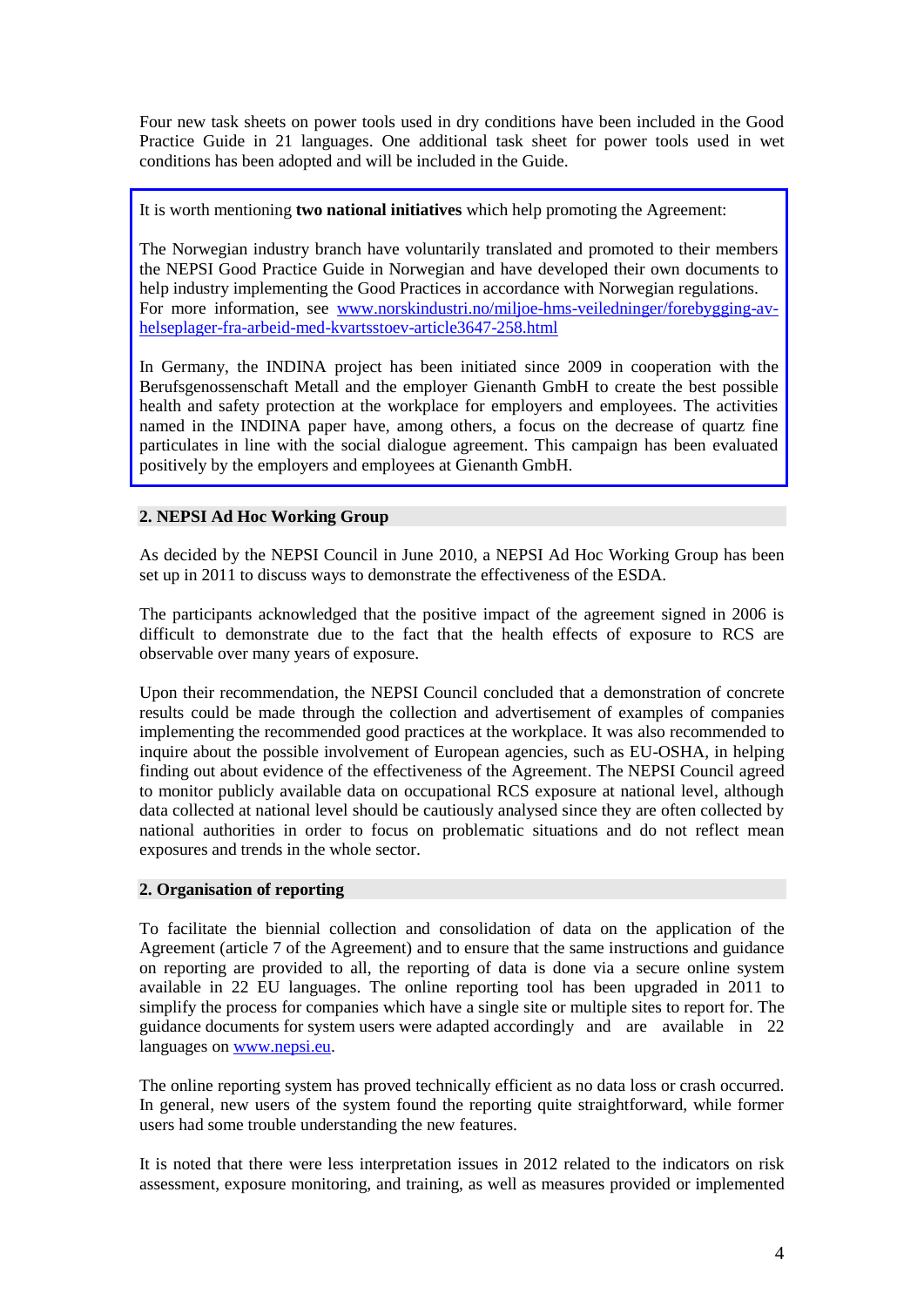during previous years. To harmonise what companies were already doing in practice, it had also been clarified that all headquarter offices should be reported as separate sites.

The online system was open for site reporting from 16 January to 16 March 2012, during two months as requested by most of the users. The European and national associations devoted one month and a half to closely assess the data received as of 16 March 2012 in order to correct incoherencies and chase late respondents.

#### **3. Scope of the Agreement**

As decided in 2010, it was asked to all companies to include headquarter Employees and report headquarter offices as separate sites. Some companies were already including them in practice, some others not. The reporting instructions therefore clarified that headquarters were to be included this year to ensure a harmonised reporting practice, and because parts of the headquarter employees do also frequently visit sites and should be considered. This clarification may partly explain a slight increase in the number of invited and reported sites.

A closer examination to the numbers shows that the initially estimated number of 2 million workers covered by the agreement was largely overestimated. In addition to this overevaluation, the 2009 economic crisis, which led to an average decrease of 10 to 15% of the workforce, still has an impact today. It is indeed assessed that in 2011 the headcounts of the NEPSI companies has still decreased in some sectors, i.e. ceramics, while it remains comparable to the 2009 figures in some other sectors.

Since 2010, each EU signatory association is striving to obtain an accurate estimation of the workforce covered by their EU sectoral report compared to the total workforce of the sector. All sectors are still in the internal process of better assessing the number of member companies and sites they represent. The estimation of the covered workforce, when available, is thus indicated in the "Voluntary Answers" section for each EU signatory.

Considering the above explanations, 8% additional sites have been invited in the NEPSI data collection as a whole across all sectors. The whole NEPSI Report now represents 498 583 Employees in total, i.e. 8% additional reported Employees than in 2010.

## **4. Morose economic context**

Some particular sectors (e.g. the foundry, the aggregates, the expanded clay, ceramics) highlight that the economic context remains difficult in their industry, which obviously had some impact on the reporting. Other sectors note that the situation is roughly stable since 2009 although some plants may have closed here and there. One direct result is a decrease in the number of sites and workers in some sectors. Indirectly, like in 2010, it is worth noting that many companies did not work at full capacity during a short period, and often rigorously reduced all administrative burdens that were not absolutely necessary for the vital functions of the companies. Reporting has sometimes been victim of this policy. We should keep this economic background in mind when evaluating the results of the reporting.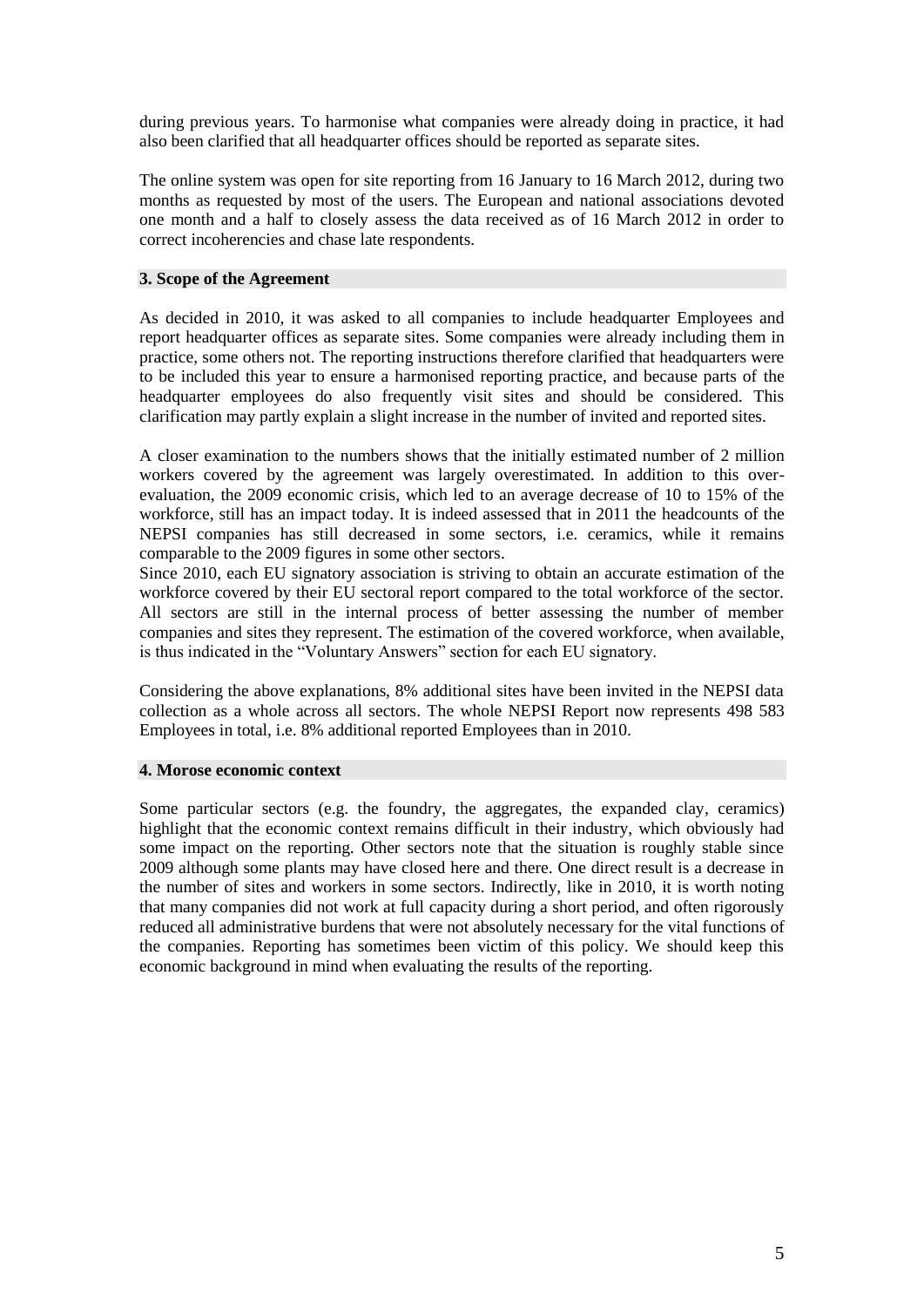#### **5. Newcomers and learning curve**

With 7 257 sites being invited to report in NEPSI (8% more than in 2010 and 39% more than in 2008), 6 367 sites have completed a report, thus representing a 10 % increase in reported sites compared to 2010 and a 34% increase compared to 2008.

This steady increase is a successful achievement in itself and demonstrates the long term and constant commitment of the signatories and a growing awareness around crystalline silica. Over years, it is observable that the agreement is now reaching not only sectors with high potential risks, but also secondarily concerned sectors with less potential risks.

Considering the normal learning process where newcomers constantly join in and are less advanced in implementation, the global performance of the sites formerly involved will necessarily be diluted. For this reason, identifying and assessing the improved application of the agreement from sites involved from the beginning is not an easy task.

The increased percentage of "Employees potentially exposed who are covered by risk assessment" (92% in 2012 versus 91% in 2010) gives two pieces of information: sites formerly involved in 2008 have maintained their application of the Agreement while the newly involved ones seem to have stepped into the process with a good level of application of the Agreement. This gives an indication of the good level of awareness raised around the Agreement within the signatory industry sectors.

## **6. Voluntary reporting**

In compliance notably with Article  $7(1)$  of the Agreement<sup>5</sup> and in order to support the growing application of the Agreement beyond its scope, each sector was invited to use the system to collect reporting data on the application of the Agreement on sites which are not under its scope, i.e. fulfilling one or more of these criteria:

- Not situated in the EU-27;
- The workers are not directly or indirectly represented by one of the signatory European trade union federations;
- The company is not directly or indirectly a member of one of the signatory European industry associations.

In most cases, data provided voluntarily were consolidated in distinct sector reports entitled: EU/Non-EU Voluntary Report. For each sector, when such a report exists, it is also copied below and its scope is clearly explained.

The agreement is today applied voluntarily beyond the EU-27 borders, e.g. in Norway, Switzerland, Croatia, Serbia, Turkey, Peru, and the USA.

## **7. Improving KPIs**

 $\overline{a}$ 

Upon request from the NEPSI Council l of June 2010, the figures over the training of Employees have been analysed. From companies' feedback, it appeared that companies misinterpreted the question. Employees are in most cases indeed trained on the recommended specific good practices, but this is usually done via the company's own training package and work instructions, and not by handing over the specific task sheets extracted from the Good Practice Guide. The Good Practice guide task sheets are generally considered as too vague and are the basis for companies to draft their own instructions. In this context, many companies did not reported Employees as trained on the specific task sheets of the

<sup>5</sup> *"The Employers and Employees with the support of the Workers representatives shall jointly and continuously strive to respect the Good Practices, and to improve their application"*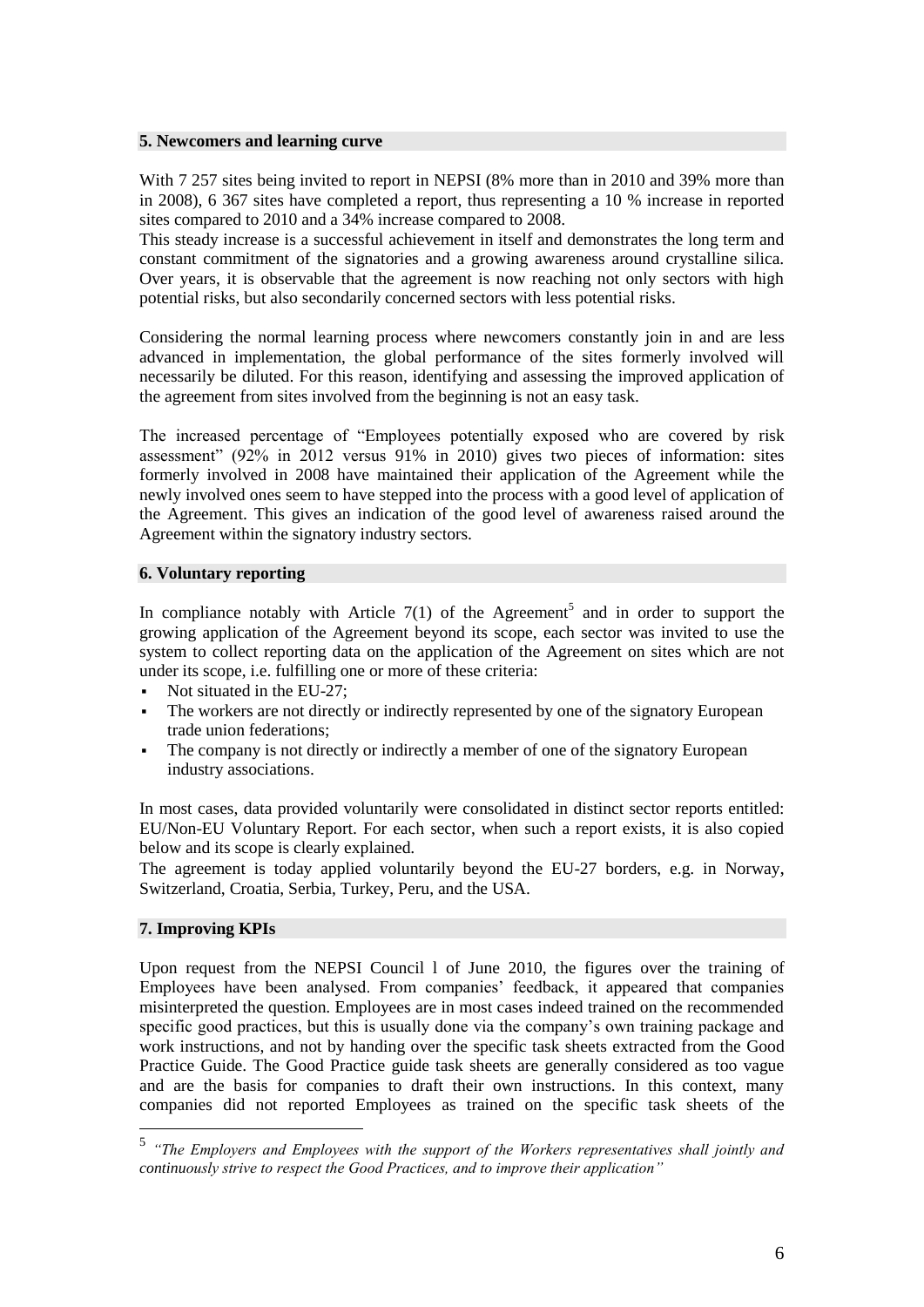Agreement, while they were nevertheless trained on the good working practices. This misinterpretation has been clarified in the Reporting Guidance documents.

There were also reporting inconsistencies with some sites which have sometimes not reported having performed "risk assessment", "exposure monitoring", "health surveillance", "training" or "implemented measures" if it had been done prior to 2011 while they did report in 2010 having performed all these items. These misinterpretations have also been clarified in the Reporting Guidance documents: as long as the measure taken is not overdue and that there have been no changes in the processes, materials used, national legislation, the site can state that employees are covered even if the measure has not been conducted again in 2011.

These clarifications can partly explain the improvement of the related figures in 2012. It is worth noticing that they however remain ongoing issues as not all plants have corrected their interpretation yet. There is still room for improvement and will need further communication.

An error on the way the KPI on the percentage of potentially exposed workers "covered by Health Surveillance Protocol for Silicosis" is calculated in the reporting software has been spotted for the first time in 2012. As indicated in the Agreement Annex 3 "Reporting Format", the number of potentially exposed workers covered by this specific health surveillance should be calculated against the number of potentially exposed workers for which the risk assessment requires this Health Surveillance Protocol for Silicosis. In the Reporting software, this KPI is however calculated against the total number of potentially exposed Employees. In the past, the number of potentially exposed workers which should be covered by and actually receive the specific health surveillance for silicosis was then afterwards part of the analysis. In 2012, to allow for comparison and waiting for a NEPSI Council decision, the reports remained unchanged however an extra KPI has been added, which represents the missing KPI.

## **8. Results**

The total number of sites for which complete data was provided is 6 367 **(vs. 5 789 in 2010).** 

**Among these, 320 provided data as EU/Non-EU Voluntary reporting (which represents 57 additional sites having voluntarily provided data)**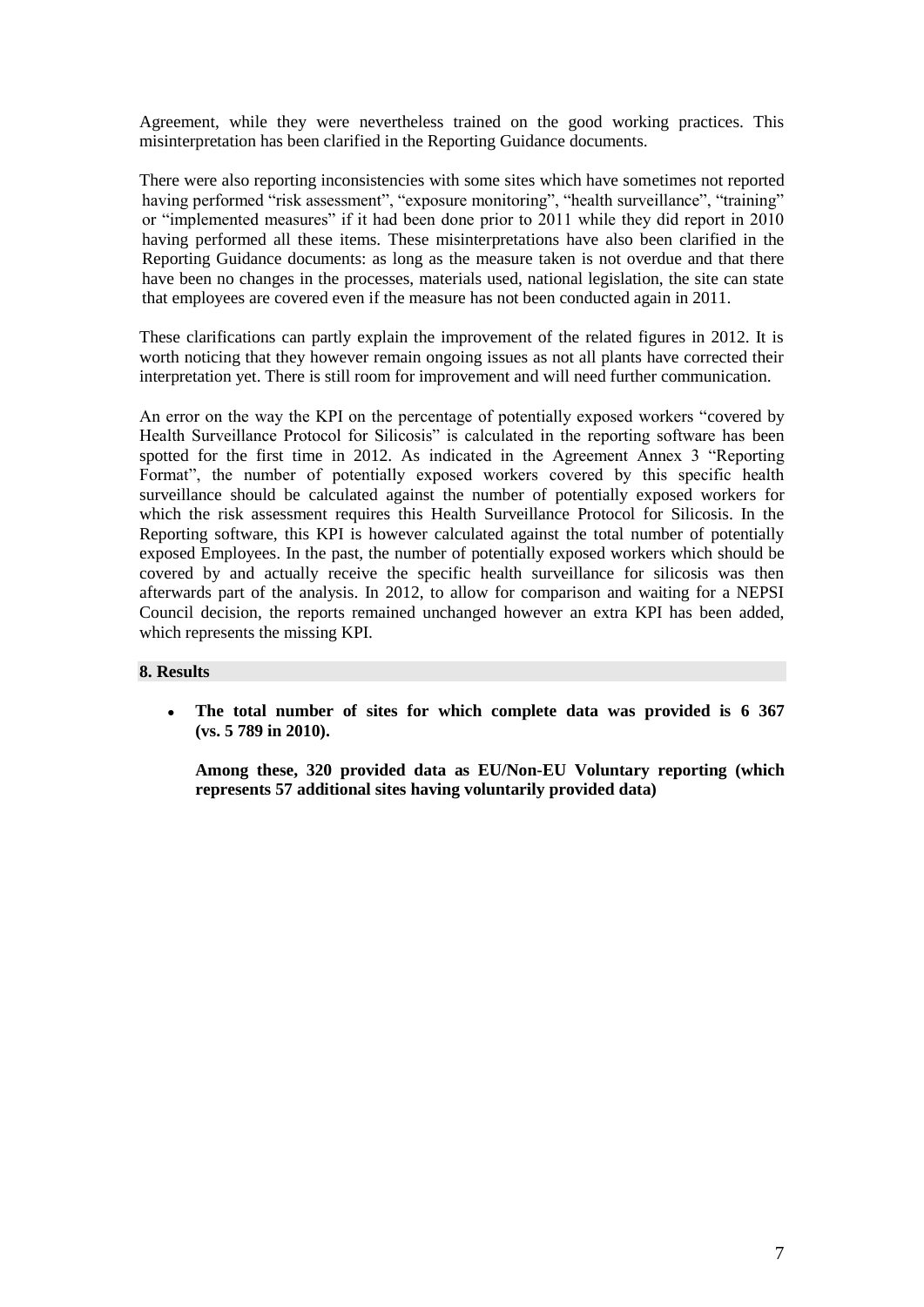

- **The total number of reported employees estimated to be potentially exposed to Respirable Crystalline Silica is: 202 251 (40.6%)**
- **Among the total number of employees<sup>6</sup> estimated to be potentially exposed to Respirable Crystalline Silica, 185 627 (92%) were covered by Risk Assessment (representing 11% more employees than in 2010) and 140 996 (70%) were covered by exposure monitoring in 2012 (representing 6% more employees than in 2010).**



 <sup>6</sup> i.e. reported non-voluntarily and voluntarily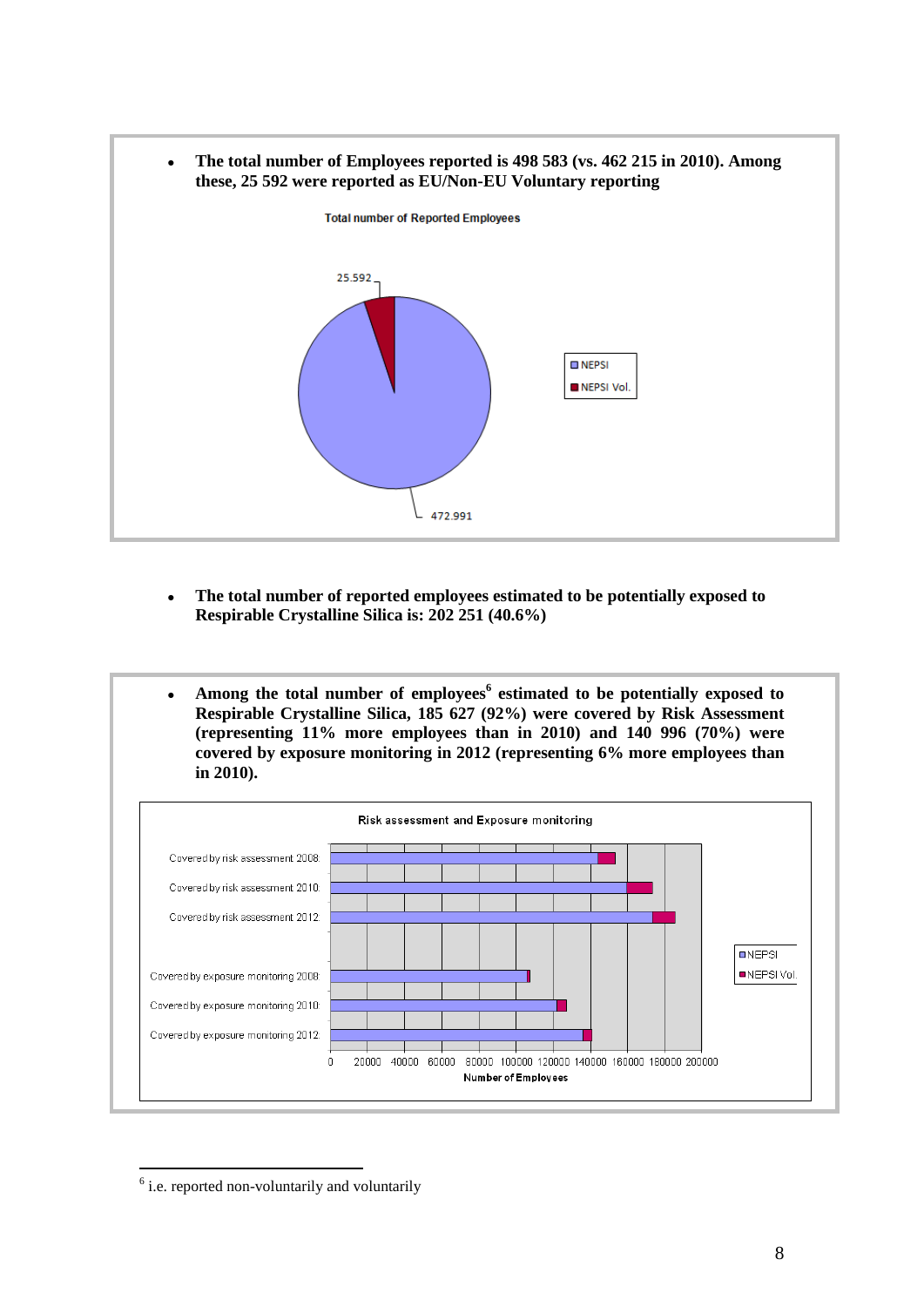● **Among the total number of employees estimated to be potentially exposed to Respirable Crystalline Silica, 182 794 (90%) were covered by generic health surveillance in 2012 (representing 8% more employees than in 2010).**



● **Among the total number of employees estimated to be potentially exposed to Respirable Crystalline Silica, 73 609 (36%) were assessed as requiring Health Surveillance for Silicosis. Among the latter, 70 104 (95%) were effectively covered by Health Surveillance for Silicosis in 2012. In 2010, this figure also amounted to 95% employees estimated to be potentially exposed to Respirable Crystalline Silica and effectively covered.**

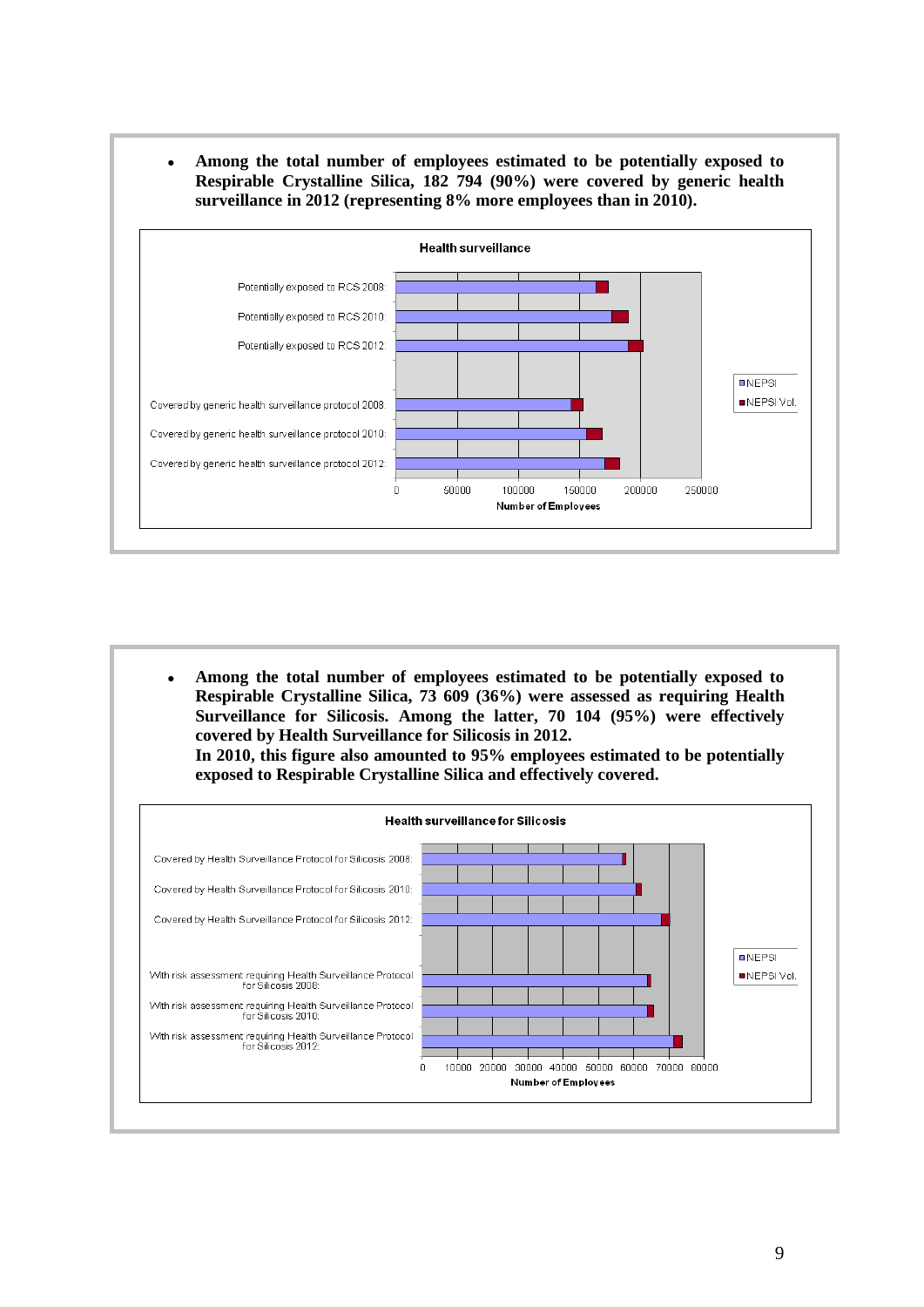● **Among the total number of employees estimated to be potentially exposed to Respirable Crystalline Silica, 170 964 (85%) received information, instruction and training on General Principles of prevention and 123 386 (61%) were covered by information, instruction and training on the Task Sheets included in the Good Practice Guide (Annex I of the Agreement) in 2012, representing respectively 8% and 14% more employees than in 2010.**



● **Among the total number of sites for which reporting has been completed, 4 856 (76%) apply technical measures to reduce the generation / dispersion of fine particles at source, 4 660 (73%) apply organisational measures and Personal Protective Equipment is distributed and used on 5 168 (81%) of them.**